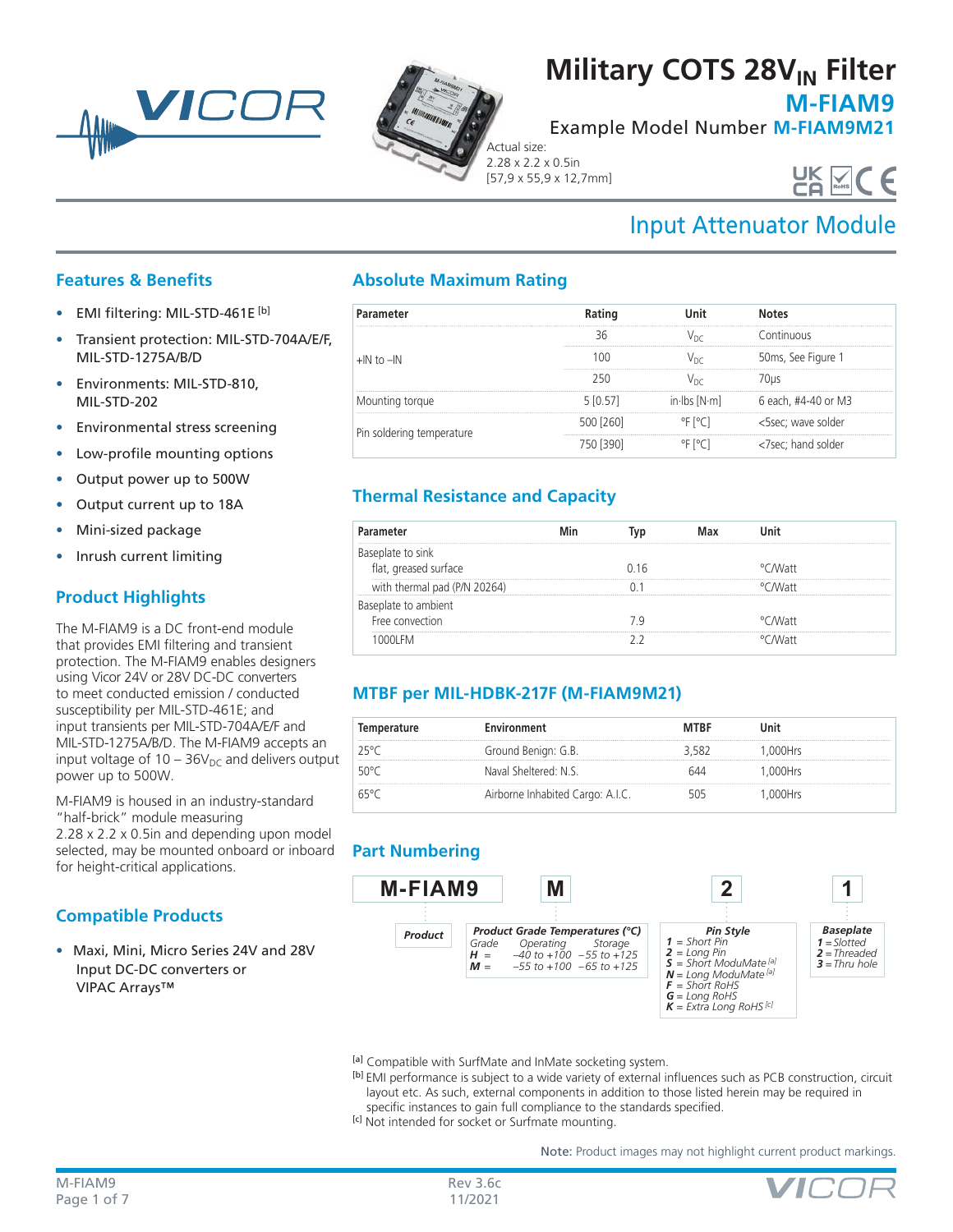## **Specifications**

Typical at  $T_{BP} = 25^{\circ}C$ , nominal line and 75% load, unless otherwise specified.

#### **Input Specifications**

| <b>Parameter</b>   | Min | Typ | Max   | Unit      | <b>Notes</b>                                                                                                                                                                                                                                                                                                                    |
|--------------------|-----|-----|-------|-----------|---------------------------------------------------------------------------------------------------------------------------------------------------------------------------------------------------------------------------------------------------------------------------------------------------------------------------------|
| Input voltage      | 10  | 28  | 36    | $V_{DC}$  | Continuous                                                                                                                                                                                                                                                                                                                      |
| Inrush limiting    |     |     | 0.007 | $A/\mu F$ | Intended for use in Military Ground Vehicles where the power<br>available is per MIL-STD-1275D. Internal capacitance is<br>~50µF, which precedes the inrush limit circuit. External<br>precautions should be taken if the source cannot tolerate the<br>capacitive charge current associated with this<br>internal capacitance. |
| Transient immunity |     |     | 100   | $V_{DC}$  | 50ms per MIL-STD-1275A/B/D, continuous operation                                                                                                                                                                                                                                                                                |
|                    |     |     | 250   | $V_{DC}$  | 70us per MIL-STD-1275A/B/D, continuous operation                                                                                                                                                                                                                                                                                |
|                    |     |     | 70    | $V_{DC}$  | 20ms per MIL-STD-704A, continuous operation                                                                                                                                                                                                                                                                                     |
|                    |     |     | 50    | $V_{DC}$  | 12.5ms per MIL-STD-704E/F, continuous operation                                                                                                                                                                                                                                                                                 |

#### **Output Specifications**

| Parameter             | Min | Typ  | Max  | Unit | <b>Notes</b>           |
|-----------------------|-----|------|------|------|------------------------|
| Output power          |     |      | 500  | W    | See Figures 5 & 6      |
| Output current        |     |      | 18   | А    |                        |
| Efficiency            |     | 97   |      | %    |                        |
| Internal voltage drop |     | 0.85 |      |      | 500W, 25°C baseplate   |
| External capacitance  |     |      |      |      | See Figure 7 on page 5 |
|                       | 330 |      | 1000 |      | 50V                    |

#### **Control Pin Specifications**

| Parameter      | Min             | Typ | Max | Unit            | <b>Notes</b>                            |
|----------------|-----------------|-----|-----|-----------------|-----------------------------------------|
| ON/OFF control |                 |     |     |                 |                                         |
| Enable (ON)    | 0.0             |     | .U  | V <sub>DC</sub> | Referenced to $-V_{\text{OUT}}$         |
| Disable (OFF)  | י י<br><u>.</u> |     | 5.U | V <sub>DC</sub> | 100 $k\Omega$ internal pull-up resistor |

#### **Safety Specifications**

| Parameter            | Min   | Tvp | Max | Unit            | <b>Notes</b>         |
|----------------------|-------|-----|-----|-----------------|----------------------|
| Dielectric withstand | ,500  |     |     | $\rm V_{RMS}$   | Input/Output to Base |
|                      | 2,121 |     |     | v <sub>DC</sub> | Input/Output to Base |

#### **EMI**

| <b>Standard</b>           | <b>Test Procedure</b>      | <b>Notes</b>                                             |
|---------------------------|----------------------------|----------------------------------------------------------|
| MIL-STD-461E              |                            |                                                          |
| Conducted emissions:      | CE101, CE102               | When using with V28 series converters a 27µH inductor is |
| Conducted susceptibility: | CS101, CS114, CS115, CS116 | needed between the filter and converter for compliance   |
|                           |                            | below 30% of rated power.                                |

EMI performance is subject to a wide variety of external influences such as PCB construction, circuit layout etc. As such, external components in addition to those listed herein may be required in specific instances to gain full compliance to the standards specified.

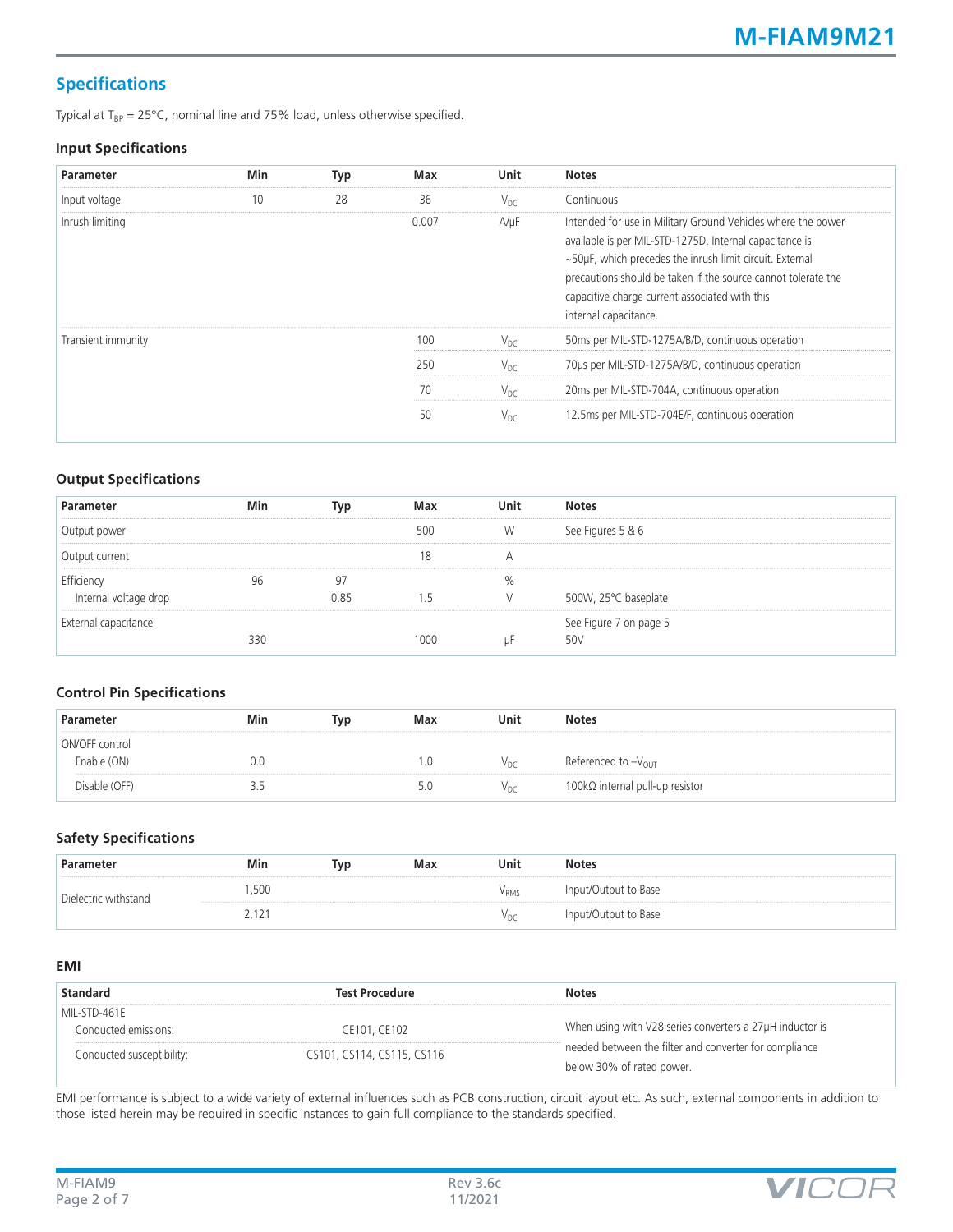## **Specifications (Cont.)**

Typical at  $T_{BP} = 25^{\circ}C$ , nominal line and 75% load, unless otherwise specified.

#### **General Specifications**

| Parameter        | Min | Tvp | Max        | Unit           | <b>Notes</b>                                                                       |
|------------------|-----|-----|------------|----------------|------------------------------------------------------------------------------------|
| Weight           |     |     | $3.3$ [94] | Ounces [grams] |                                                                                    |
| Warranty         |     |     |            | Years          |                                                                                    |
| Agency Approvals |     |     |            | <b>CE</b>      | CE Marked to the Low Voltage Directive and RoHS Recast Directive,<br>as applicable |
|                  |     |     |            | <b>IJKCA</b>   | Electrical equipment (safety) regulations                                          |

#### **Environmental Qualification**

| MIL-STD-810F, Method 500.4, Procedure I & II, 40,000ft. and 70,000ft. Operational.                                                                                                                                                                                                                                                                  |
|-----------------------------------------------------------------------------------------------------------------------------------------------------------------------------------------------------------------------------------------------------------------------------------------------------------------------------------------------------|
| <b>Explosive Atmosphere</b><br>MIL-STD-810F, Method 511.4, Procedure I, Operational.                                                                                                                                                                                                                                                                |
| <b>Vibration</b><br>MIL-STD-810F, Method 514.5, Procedure I, Category 14, Sine and Random vibration per Table 514.5C for Helicopter AH-6J Main Rotor with overall level of<br>5.6Grms for 4 hours per axis. MIL-STD-810F, Method 514.5C, General Minimum Integrity Curve per Figure 514.5C-17 with overall level of 7.7Grms for 1<br>hour per axis. |
| <b>Shock</b><br>MIL-STD-810F, Method 516.5, Procedure I, Functional Shock, 40g. MIL-S-901D, Lightweight Hammer Shock, 3 impacts / axis, 1,3,5 ft.<br>MIL-STD-202F, Method 213B, 60g, 9ms half sine. MIL-STD-202F, Method 213B, 75g, 11ms Saw Tooth Shock.                                                                                           |
| <b>Acceleration</b><br>MIL-STD-810F, Method 513.5, Procedure II, table 513.5-II, Operational, 2-7q, 6 directions.                                                                                                                                                                                                                                   |
| <b>Humidity</b><br>MIL-STD-810F, Method 507.4.                                                                                                                                                                                                                                                                                                      |
| <b>Solder Test</b><br>MIL-STD-202G, Method 208H, 8 hour aging.                                                                                                                                                                                                                                                                                      |

#### **Environmental Stress Screening**

| <b>Parameter</b>                    | H-Grade                    | M-Grade                    |
|-------------------------------------|----------------------------|----------------------------|
| Operating temperature               | $-40$ to $+100^{\circ}$ C  | $-55$ to $+100^{\circ}$ C  |
| Storage temperature                 | $-55$ to $+125^{\circ}$ C  | $-65$ to $+125^{\circ}$ C  |
| Temperature cycling*                | 12 cycles                  | 12 cycles                  |
|                                     | $-65$ to $+100^{\circ}$ C  | $-65$ to $+100^{\circ}$ C  |
| Ambient test @ 25°C                 | Yes                        | Yes                        |
| Power cycling burn-in               | 12 hours, 29 cycles        | 24 hours, 58 cycles        |
| Functional and parametric ATE tests | $-40$ and $+100^{\circ}$ C | $-55$ and $+100^{\circ}$ C |
| Hi-Pot test                         | Yes                        | Yes                        |
| Visual inspection                   | Yes                        | Yes                        |
| Test data                           | vicorpower.com             | vicorpower.com             |

\*Temperature cycled with power off, 17°C per minute rate of change.

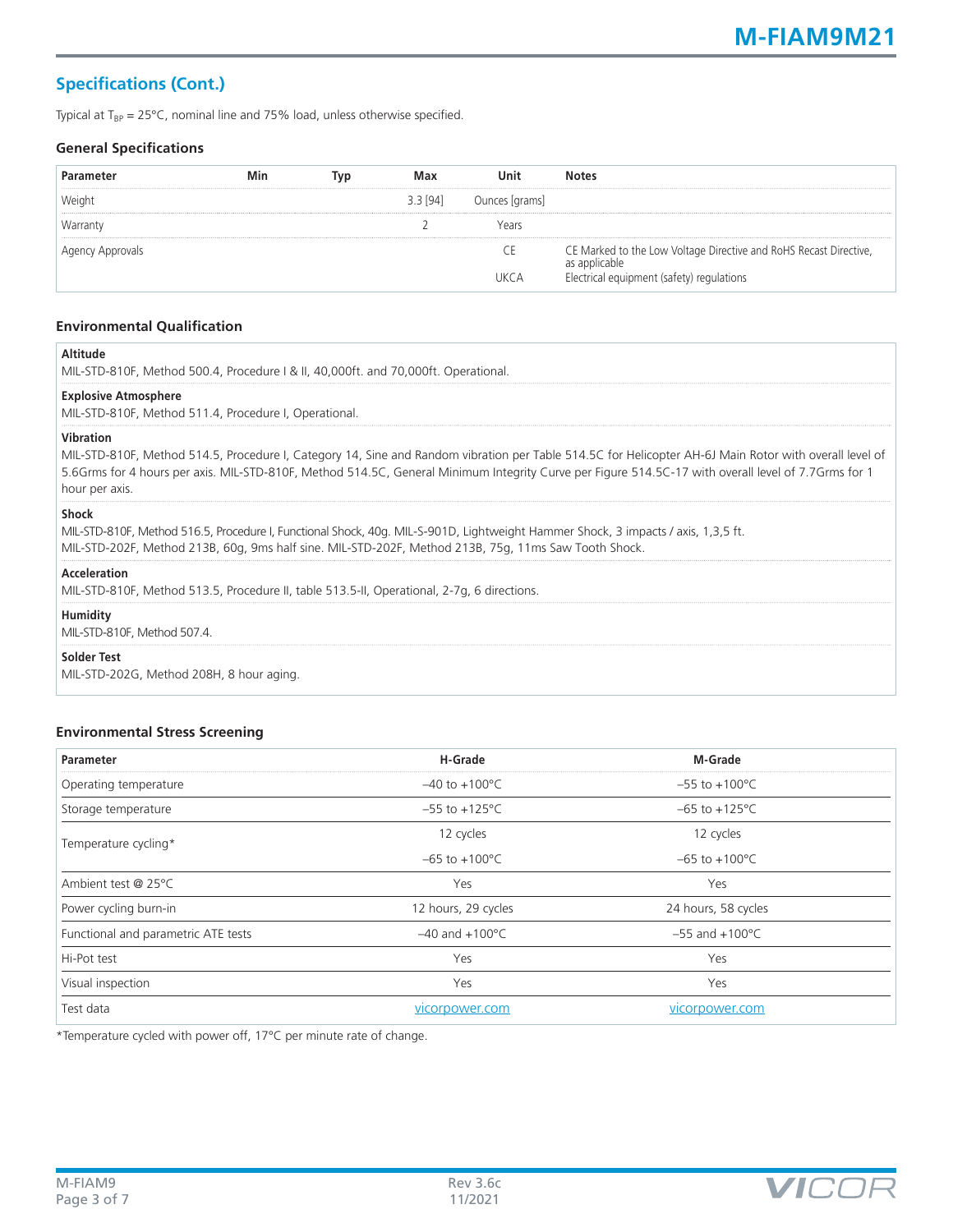

*Figure 1 — Transient immunity: M-FIAM9 output response to an input transient*



*Figure 3 — Shut-down time of M-FIAM9 vs. overvoltage*



*Figure 5 — Temperature de-rating*



*Figure 2 — Conducted noise: M-FIAM9 and model V28A12M200B DC-DC converter operating at 28V<sub>DC</sub>*, 200W



VIC

*Figure 4 — M-FIAM9 insertion loss*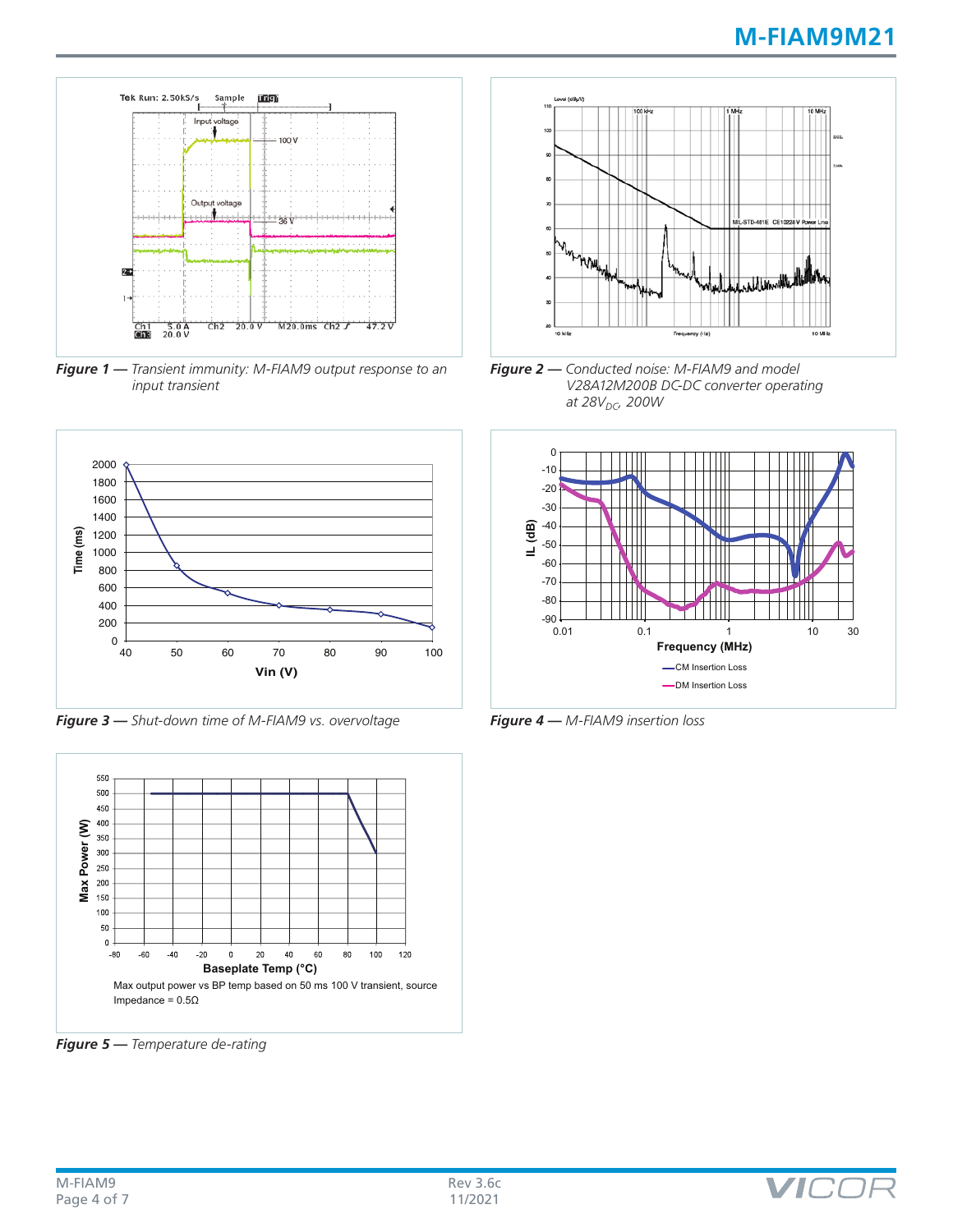

*Figure 6 — M-FIAM 9 transient safe operating area at 100°C baseplate*



*Figure 7 — Transient, surge protection and recommended reverse-polarity protection*

### **Storage**

Vicor products, when not installed in customer units, should be stored in ESD safe packaging in accordance with ANSI/ESD S20.20, "Protection of Electrical and Electronic Parts, Assemblies and Equipment" and should be maintained in a temperature controlled factory/ warehouse environment not exposed to outside elements controlled between the temperature ranges of 15°C and 38°C. Humidity shall not be condensing, no minimum humidity when stored in an ESD compliant package.

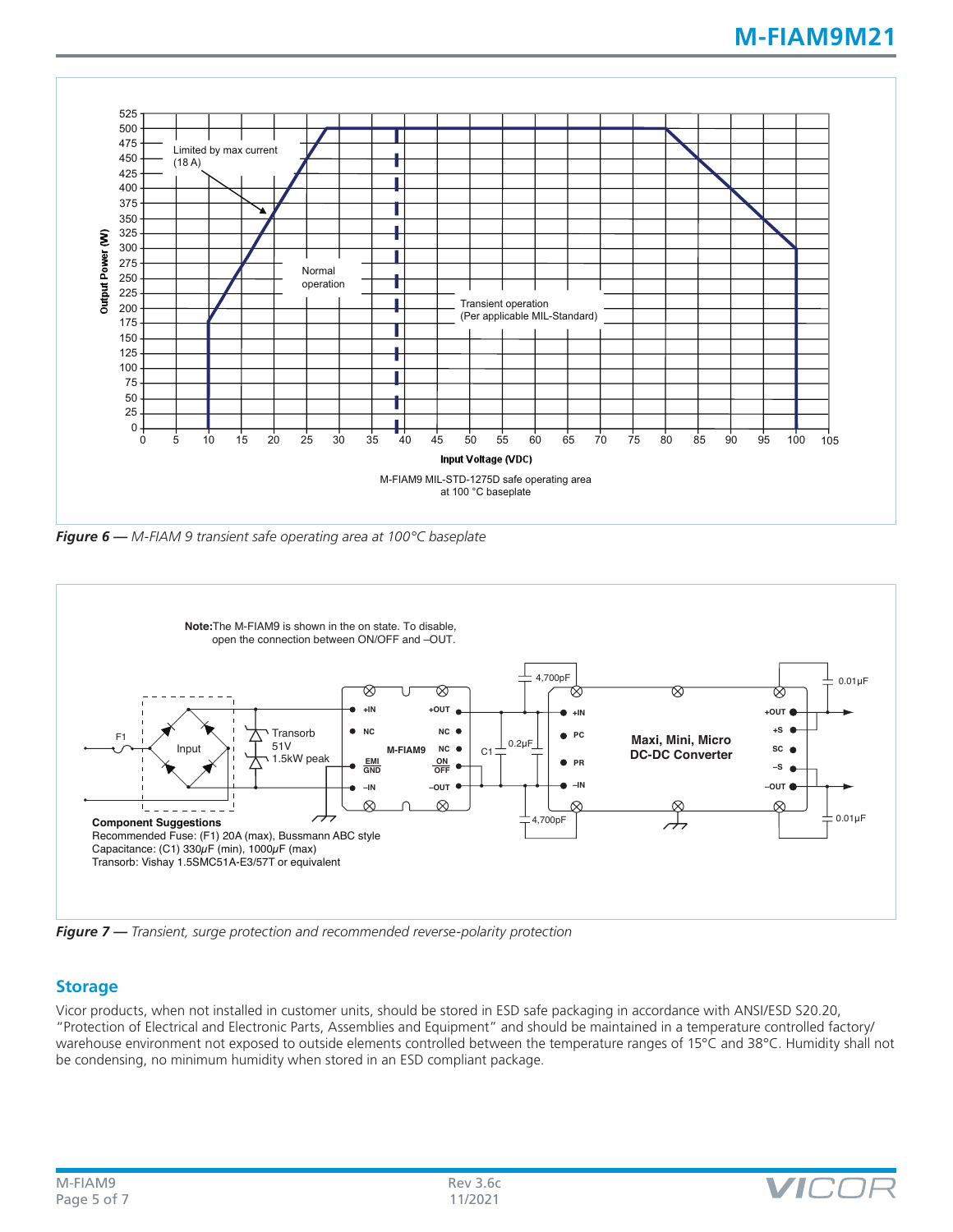## **M-FIAM9M21**

### **Mechanical Drawings**







*Figure 9 — PCB mounting specifications*